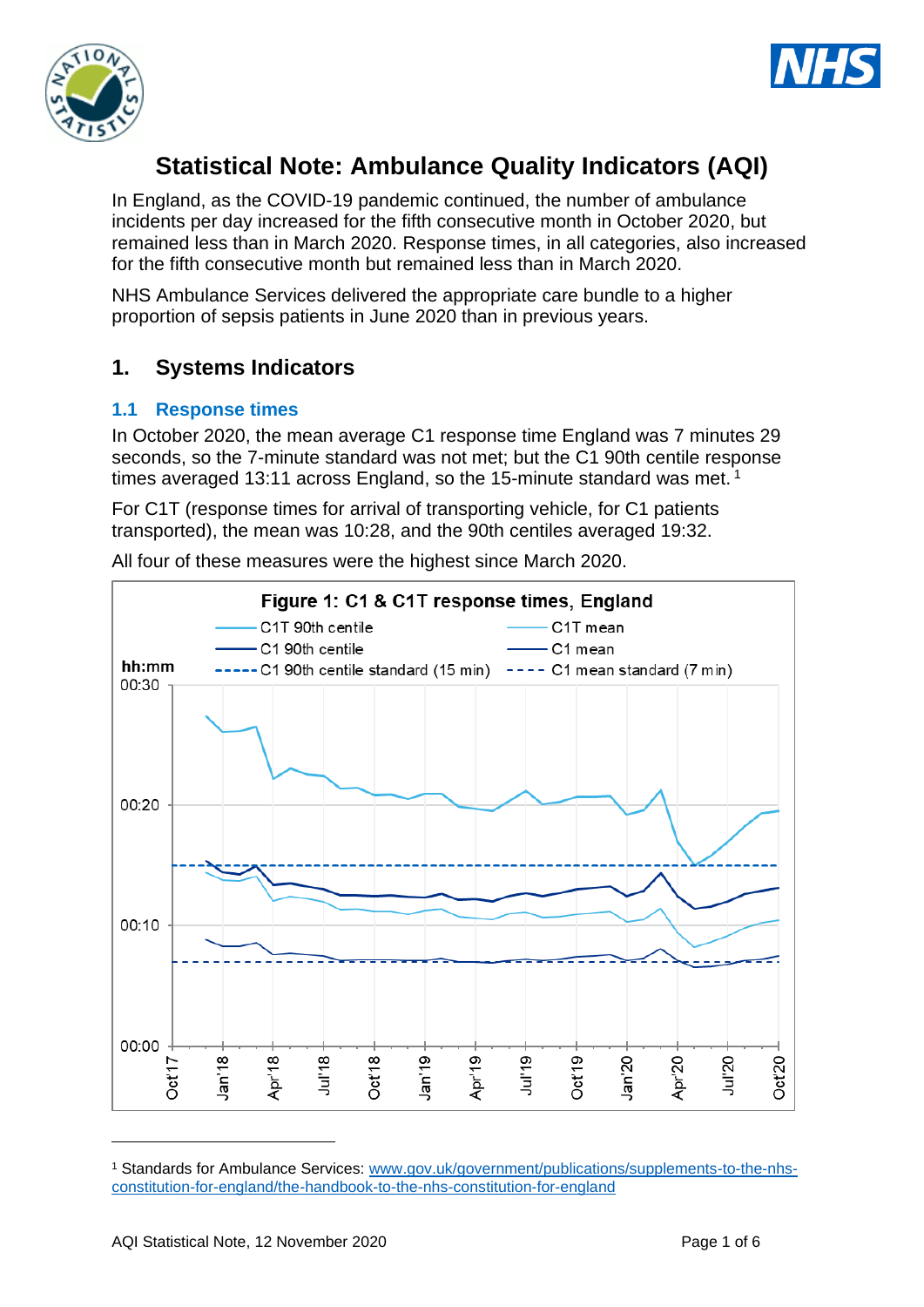



For C2 in October 2020, the mean average response time was 25:21 for England, and the 90th centiles averaged 52:06 across England (Figure 2).



For C3 in October, the mean average response time was 1:10:35. The C3 90th centile times averaged 2:47:38, so the two-hour standard was not met (Figure 3).

For C4 in October, the mean average response time was 1:46:58. The C4 90th centile times averaged 3:52:00, so the three-hour standard was not met (Figure 3).

C3 response times in October 2020 were less than in October 2019, but C1, C2, and C4 response times were not.

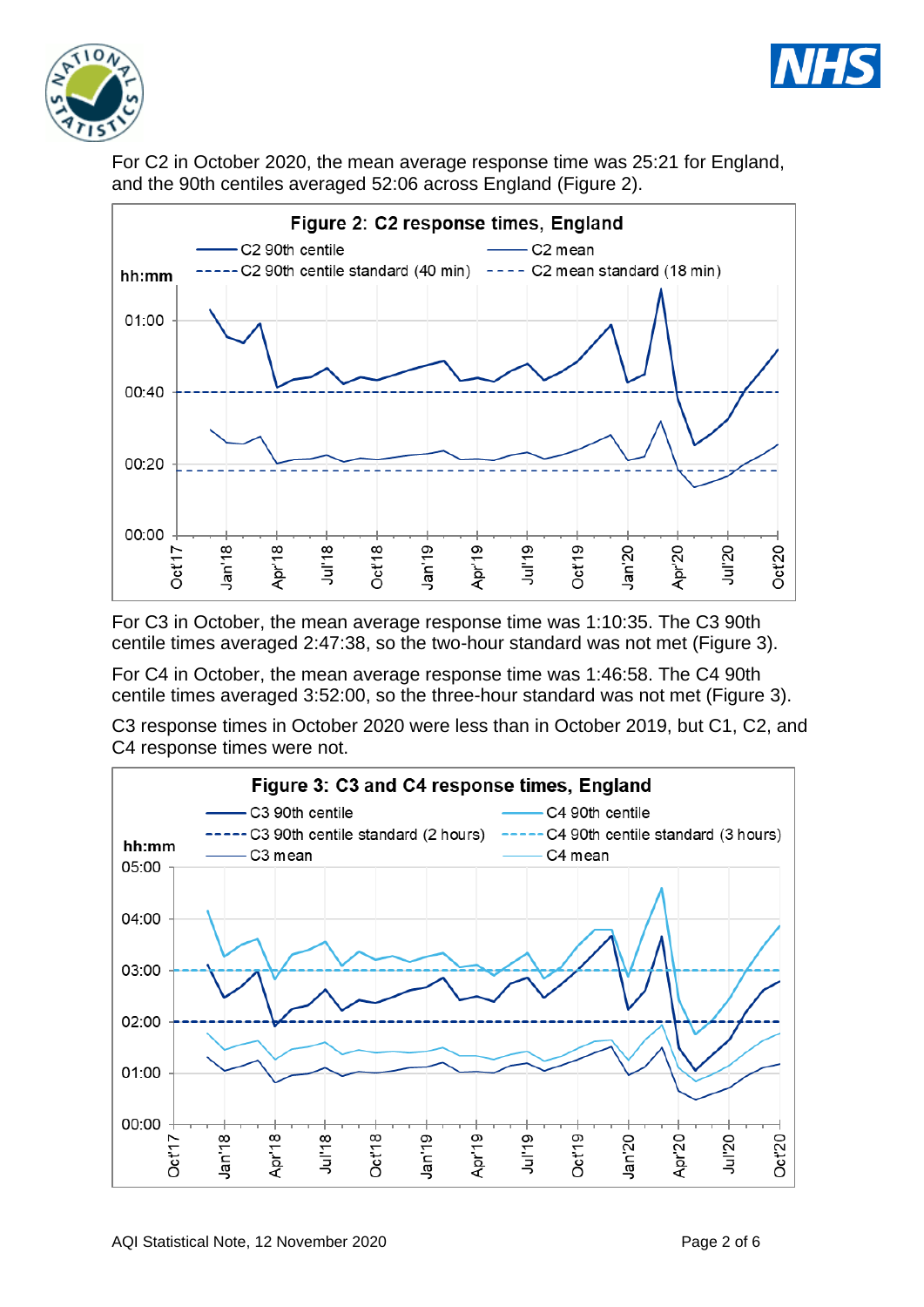



## **1.2 Other Systems Indicators**

The 95th and 99th centile call answer times across England averaged 30 and 78 seconds respectively in October 2020, both increasing for the fifth consecutive month, but remaining less than the averages for 2018-19 and 2019-20.

In October 2020, per day, there were (Figure 4):

- 24.0 thousand calls to 999 answered, 0.8% more than in September;
- 24.0 thousand incidents that received a response (whether on the telephone or on the scene) from an ambulance service, 0.4% more than in September;
- 13.0 thousand incidents where a patient was transported to an Emergency Department (ED), 0.3% more than in September.



Figure 5 shows that in October 2020, 7.9% of incidents were resolved on the telephone (Hear & Treat), 32.7% were closed at the scene (See & Treat), 54.0% featured conveyance to ED, and 5.4% featured conveyance to non-ED. All these proportions changed by less than 0.2 percentage points from September.

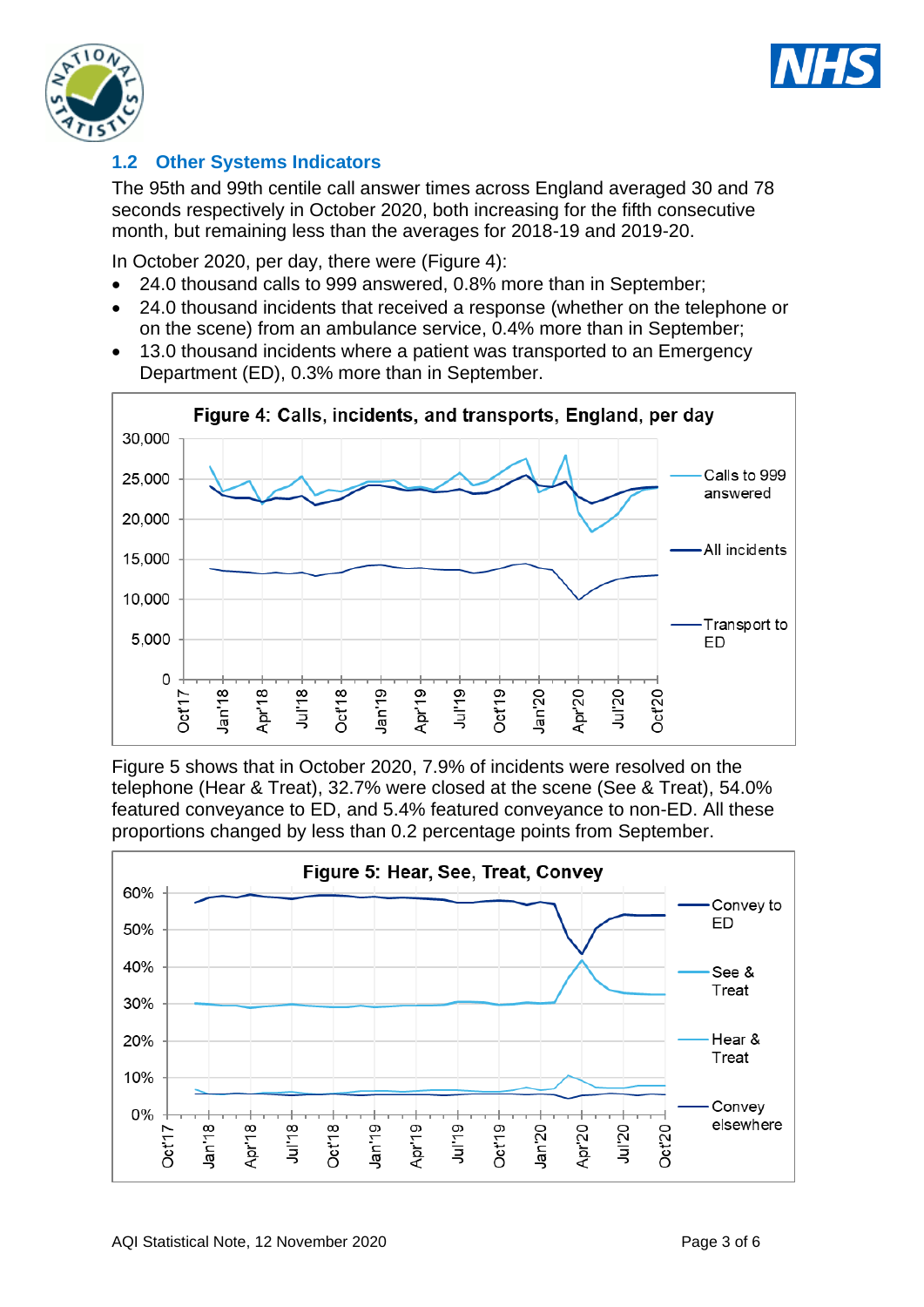



# **2. Ambulance Clinical Outcomes**

On 9 April 2020, we published Ambulance Clinical Outcomes (AmbCO) data for November 2019, but we wrote in the Statistical Note that we would pause collection and publication of AmbCO data. This was to release capacity across the NHS to support the response to COVID-19.

As announced at [www.england.nhs.uk/statistics/covid-19-and-the-production-of](https://www.england.nhs.uk/statistics/covid-19-and-the-production-of-statistics/)[statistics](https://www.england.nhs.uk/statistics/covid-19-and-the-production-of-statistics/) and in our 9 July Statistical Note, we restarted publication of AmbCO in August, with data for December 2019. We then published Clinical Outcomes for January and February 2020 on 10 September and 8 October respectively.

This month, we have returned to the pre-COVID schedule by publishing data for June 2020. Later in 2020-21, we will publish the data that we are able to collect for March, April, and May 2020.

### **2.1 Sepsis**

Sepsis is a time-critical condition. Early recognition and management of sepsis in the pre-hospital setting can reduce mortality and improve the health and well-being of patients. Making a diagnosis quickly and ensuring early transport of a patient to an appropriate Emergency Department capable of providing further tests, treatment and care (including appropriate antibiotics for those who are eligible) represents a standard of ambulance care.

In June 2020, of patients with suspected sepsis and a NEWS2 (National Early Warning Score 2) of 7 or more, the proportion who received the sepsis care bundle was 80.6%, significantly<sup>2</sup> more than for the year ending September 2019 (76.5%).



<sup>2</sup> Calculated using Student's t-test with 95% significance.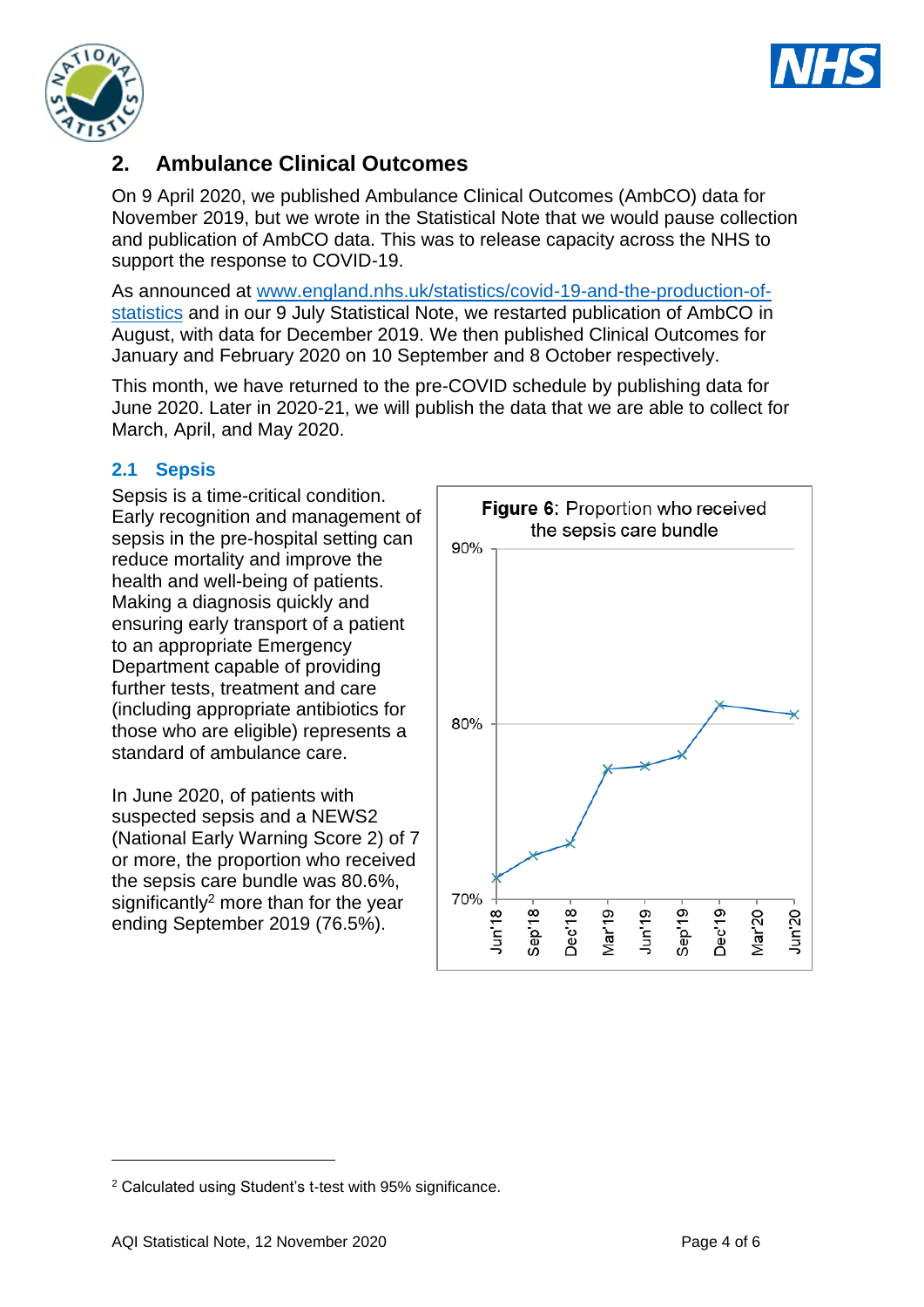



# **3. Further information on AQI**

### **3.1 The AQI landing page and Quality Statement**

[www.england.nhs.uk/statistics/statistical-work-areas/ambulance-quality-indicators,](http://www.england.nhs.uk/statistics/statistical-work-areas/ambulance-quality-indicators) or [http://bit.ly/NHSAQI,](http://bit.ly/NHSAQI) is the AQI landing page, and it holds:

- a Quality Statement for these statistics, which includes information on relevance, accuracy, timeliness, coherence, and user engagement;
- the specification guidance documents for those who supply the data;
- timetables for data collection and publication;
- time series spreadsheets and csv files from April 2011 up to the latest month;
- links to individual web pages for each financial year;
- contact details for the responsible statistician (also in section 3.4 below).

#### Publication dates are also at

[www.gov.uk/government/statistics/announcements?keywords=ambulance.](http://www.gov.uk/government/statistics/announcements?keywords=ambulance)

The web pages for each financial year hold:

- separate spreadsheets of each month's data;
- this Statistical Note, and equivalent versions from previous months;
- the list of people with pre-release access to the data.

#### **3.2 AQI Scope**

The AQI include calls made by dialling either the usual UK-wide number 999 or its international equivalent 112. As described in the specification guidance mentioned in section 3.1, incidents resulting from a call to NHS 111 are included in all Systems Indicators the except call data items, A1 to A6 and A114.

#### **3.3 Related statistics**

Ambulance handover delays of over 30 minutes at each Emergency Department are published by NHSEI during winter 2012-13, 2013-14, 2014-15, 2017-18, 2018-19, and 2019-20, at [www.england.nhs.uk/statistics/statistical-work-areas/winter-daily](http://www.england.nhs.uk/statistics/statistical-work-areas/winter-daily-sitreps)[sitreps.](http://www.england.nhs.uk/statistics/statistical-work-areas/winter-daily-sitreps)

The Quality Statement described in section 3.1 includes information on:

- the "Ambulance Services" publications by NHS Digital [https://digital.nhs.uk/data](https://digital.nhs.uk/data-and-information/publications/statistical/ambulance-services)[and-information/publications/statistical/ambulance-services,](https://digital.nhs.uk/data-and-information/publications/statistical/ambulance-services) with data from before 2000, to 2014-15;
- a dashboard with an alternative layout for AQI data up to April 2016;
- the comparability of data for other countries of the UK:

| Wales: | https://statswales.gov.wales/Catalogue/Health-and-Social- |
|--------|-----------------------------------------------------------|
|        | Care/NHS-Performance/Ambulance-Services                   |

Scotland: See Quality Improvement Indicators (QII) documents at [www.scottishambulance.com/TheService/BoardPapers.aspx](http://www.scottishambulance.com/TheService/BoardPapers.aspx)

Northern Ireland: [www.health-ni.gov.uk/articles/emergency-care-and-ambulance](http://www.health-ni.gov.uk/articles/emergency-care-and-ambulance-statistics)[statistics](http://www.health-ni.gov.uk/articles/emergency-care-and-ambulance-statistics)